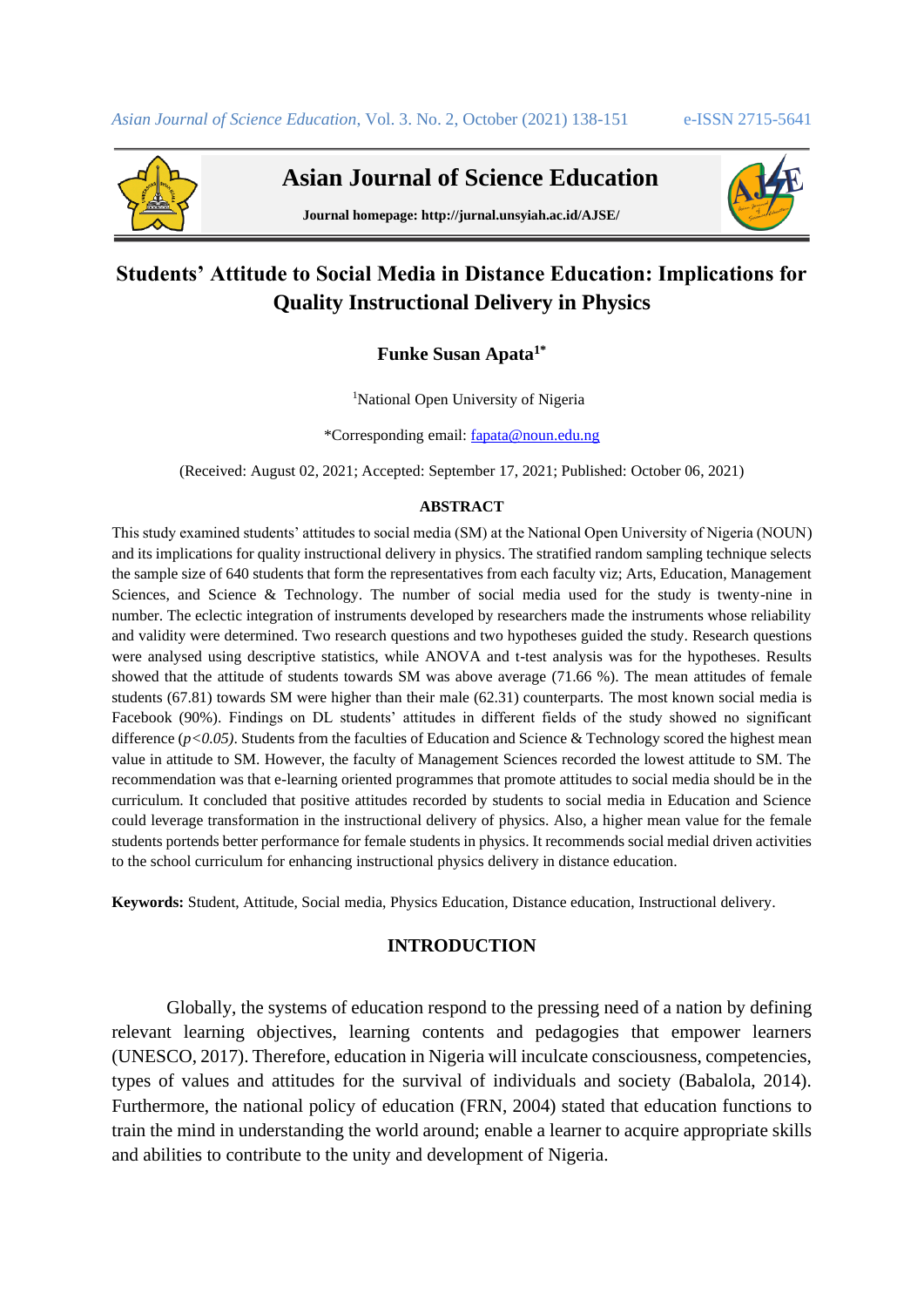### *Asian Journal of Science Education* 139

In pursuance of these goals, the National Open University of Nigeria has the mission and vision of providing distance education (DE) and enabling access to a large number of prospective learners along with a wide geographical spread (NOUN, 2019). According to Zafa (2020), DE is a mode of delivering educational content via a second media to reach the learners in different locations through several modalities such as phone, tablet, television, internet, social media sites, apps, and audio devices. The contents of education have been made available through the World Wide Web to a large segment of the population and helped to move DE to the digital era (Beese, 2014; Aktaruzzaman & Plunkett, 2016; Allen & Seaman, [2017;](https://educationaltechnologyjournal.springeropen.com/articles/10.1186/s41239-020-00194-2#ref-CR3) Fidalgo, Thormann, and Kulyk, 2020). Earlier reports by Bosch (2009) and Mc Carthy (2010) recognized Twitter, Skype, WhatsApp, Opera mini, WeChat and YouTube learning platforms.

Several researchers investigated the impact of social media usage and revealed significant value to learning through online resources (Aligwe, Ugochukwu & Nwafor, 2017; Apuke, 2016; Fasae and Adegbilero-Iwari, 2016). Irwandani and Juariah (2016) also found that social media has several advantages and features that can facilitate creative thinking. Social media technology makes it incredibly easy to connect via web conference with students from all over the world (Sayem, Taylor, Mcclanachan, & Mumtahina, 2017). In s similar manner, Devi, Gouthami, & Lakshimi (2019) asserted that the influence of social media on the teaching and learning environment is growing every year, reinforce class materials, positively influenced discussions and collaborative work. Williams and Adesope (2017) opined that social media are for educational purposes, such as growth in knowledge and information. Mason (2006) asserted that social media have enough capacity for matching the social contexts of learning through information sharing and promoting critical thinking in learners. Irwandani, Achi, Agitha, Putri, and Adyt (2020) reported the Physics Learning Media course assisted by Instagram as an example of social media impacted students creative thinking skills. Furthermore, Widiasih, Permanasari, Riandi, and Damayanti (2018) explained social media could help students that were late to access every step of the weekly learning activity. Also, progress in discussions and assignments share through SM as a motivation strategy.

Furthermore, e-learning platforms of social media make it possible for quality learning to happen at any time, pace and space that the learner desires (Apata, 2020a; Herliana, F., 2020). Through SM, lecturers track performance in specific tasks and provide necessary learners support and feedback. Investigators have reported that technological tools can nurture the student-teacher relationship by creating positive learning experiences for both parties (Mazer, 2007; Ziegler, 2007). Manu, Ying, Oduro and Boareng (2020) emphasized the openness of using social media and provided the theoretical and pedagogical significance of the platforms in education. Hence, social media is a driver in distance education. A positive attitude is an important concept that motivates students to get immersed in their educational task with the persistence and commitment it deserves. In the earlier study, Anastasi (1957) defined attitude as the tendency to react in a certain way towards a designed class of stimuli. Eagly and Chaiken (2013) found that attitude is a psychological tendency expressed by evaluating a particular entity with some degree of favour or disfavour. Latchanna and Dagnew (2015) explained that attitudes have the potential for affecting students self-fulfilling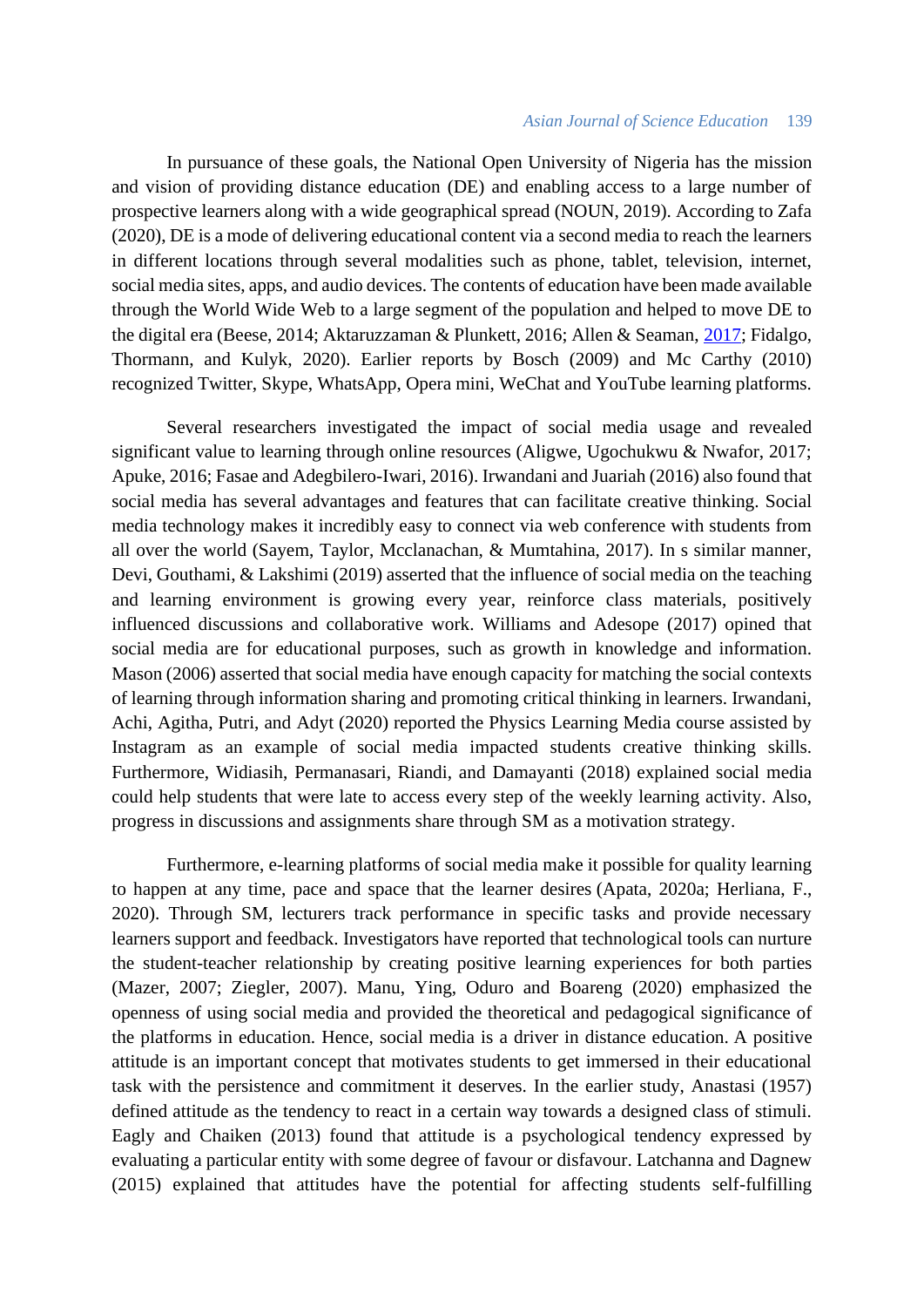#### 140 *Apata, Funke Susan*

prophecies. The implication is attitudes towards social media could determine the learning outcome.

The discipline signifies the level of knowledge acquired. Nyongesa, Kiprop and Chumba (2019) asserted that different media have varied influences on the field of study in the school. The greater the students' exposure to learning, the more he presumably manipulate the learning resources available to him. Therefore, students' discipline could contribute to the acceptance of technological mode of instructional delivery. As such, it takes a knowledgeable student to operate the technology. Gender differences with lower female participation documented for Science and Technology (Thelwall, 2008; Lenhart & Madden, 2007). Also, Abraham and Barker (2020) reported low sustained female participation in physics. However, Issa (2009) earlier found that literacy rates are higher among females than males than their male counterparts. Therefore, gender influence is necessary for the study conducted on social media learning resources in distance education.

# **Problem of Research**

Social media has a positive impact on users to have better opportunities to converse and interact with each other, to make the world a global village. However, there is slow adoption of social media for learning due to peoples' perception of poor usability of the technological applications (Mao, 2004). The author stressed the negative effect of social media on addiction, which could negatively affect other valued learning activities. National Open University of Nigeria (NOUN) as the only single mode institution in the country has not been using social media for their instructional delivery, thus the institution has not leveraged the enormous advantages to enhance students' leaning gains. It is imperative to fill the gap by conducting investigation into attitude of students to social media and its implication on physics instructional delivery.

Presently, information is scanty on students' attitude to social media for online facilitation. As such, this study will provide empirical basis on students' attitude towards social media that could leverage transformation in instructional delivery, the antidotes to challenges facing physics education.

# **Research Focus**

The main objective of this study is to explore the students' attitude to social media in distance education and the implication for quality instructional delivery in physics. Specifically, the study investigated the (i) type of SM the students in Distance Education (DE) know, (ii) attitude of DE students towards the use of social media considering their discipline and (iii) attitude of male and female students in DE towards the use of social media.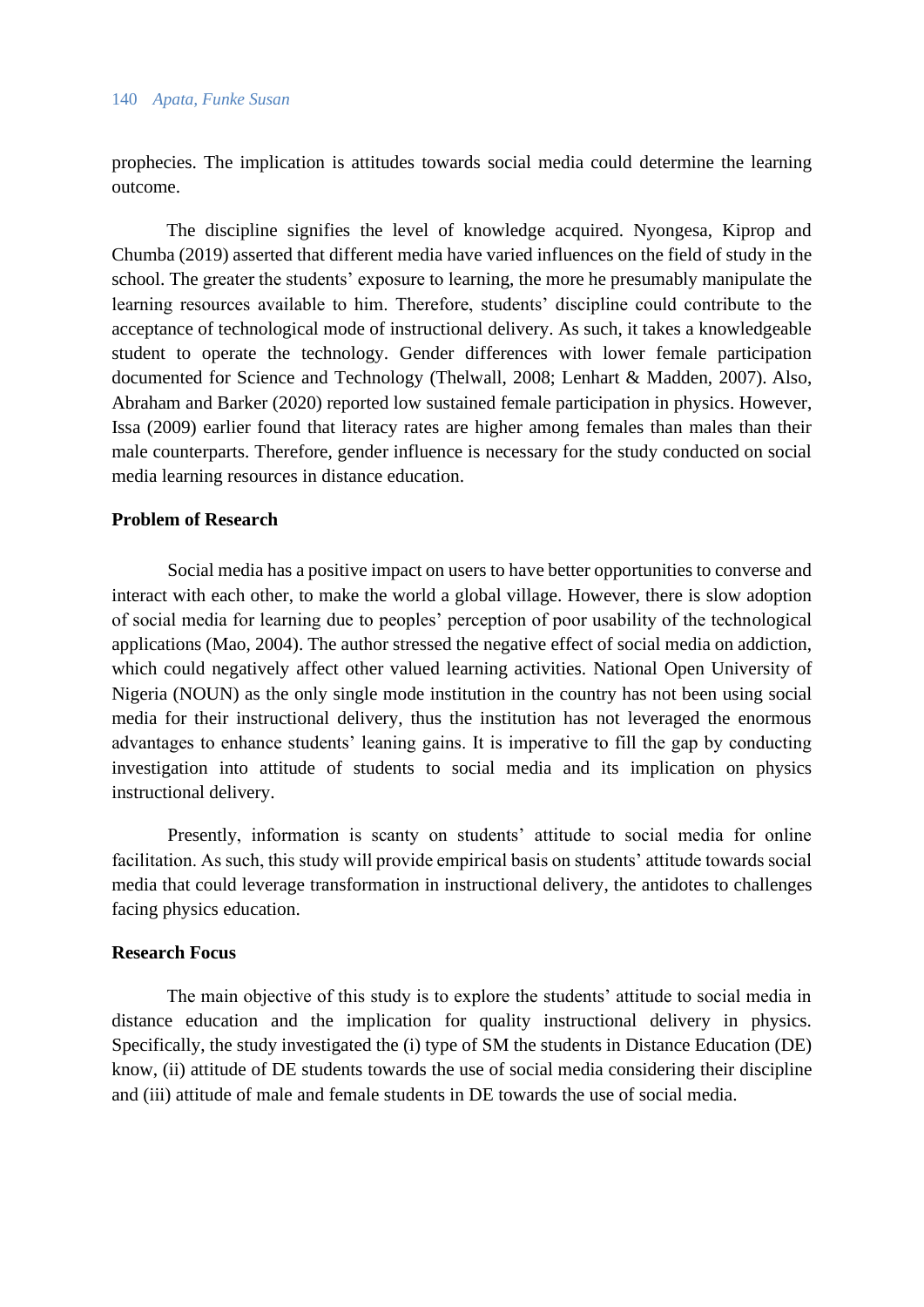# **METHODOLOGY OF RESEARCH**

### **General Background of Research**

A survey research design was employed to collect data for Students' Attitude to Social Media in National Open University of Nigeria, a distance education institution.

#### **Subject of Research**

The population for the study comprised all students in different faculties of the National Open University of Nigeria (NOUN). The sample consisted of 640 students who volunteered to complete the administered research instrument for eliciting the required information for the study. With a simple random sampling technique, representatives of the four different faculties: 170, 140, 148 and 182 students were drawn from Arts, Education, Management Science, and Science & Technology respectively were selected. Among the sample were 268 male students and 372 female students. Physics Education students are domiciled in the faculty of education of (NOUN) and offer their cognate courses in the faculty of Science and Technology.

### **Instrument and Procedures**

The adapted instrument for data collection was from an eclectic integration of the previously developed (Yusuf, 2004 & Issa, 2009). These comprise three sections. Section A deals contain demographic information such as the name of faculties, students' gender and field of study. Section B items elicit information from students on attitudes to SM (SASM), using a 4-point Likert scale response format  $(4 =$  strongly agree,  $3 =$  agree,  $2 =$  disagree,  $1 =$  strongly disagree). The Section C items elicited information from students on their knowledge of SM (KSM), using a close-ended questions regime, yes/no answer. Three lecturers in the Department of Measurement and Evaluation at the National Open University of Nigeria validated the instrument. The reliability coefficients of SASM and KSM were determined using the Cronbach Alpha procedure. The values obtained were 0.75 (SASM ) and 0.80 (KSM). The research assistants ensure the collection of the questionnaires in person; this ensures a 100% rate of return. Data collection took two weeks.

The ethics committee of the University approved the topic of the study. The participants were taught on each social media to enable them to respond from an informed position. Additionally, they were in the know of the purpose of the study. They understand that their names will not be on the instrument to protect their integrity and that of their faculties. The participants were aware that their data be kept confidential and were assured the outcome of the study communicated to NOUN and physics stakeholders. After the instructions, the participants who willingly consented took part. Of the 640 questionnaires sent out, 640 translated to 100% returned.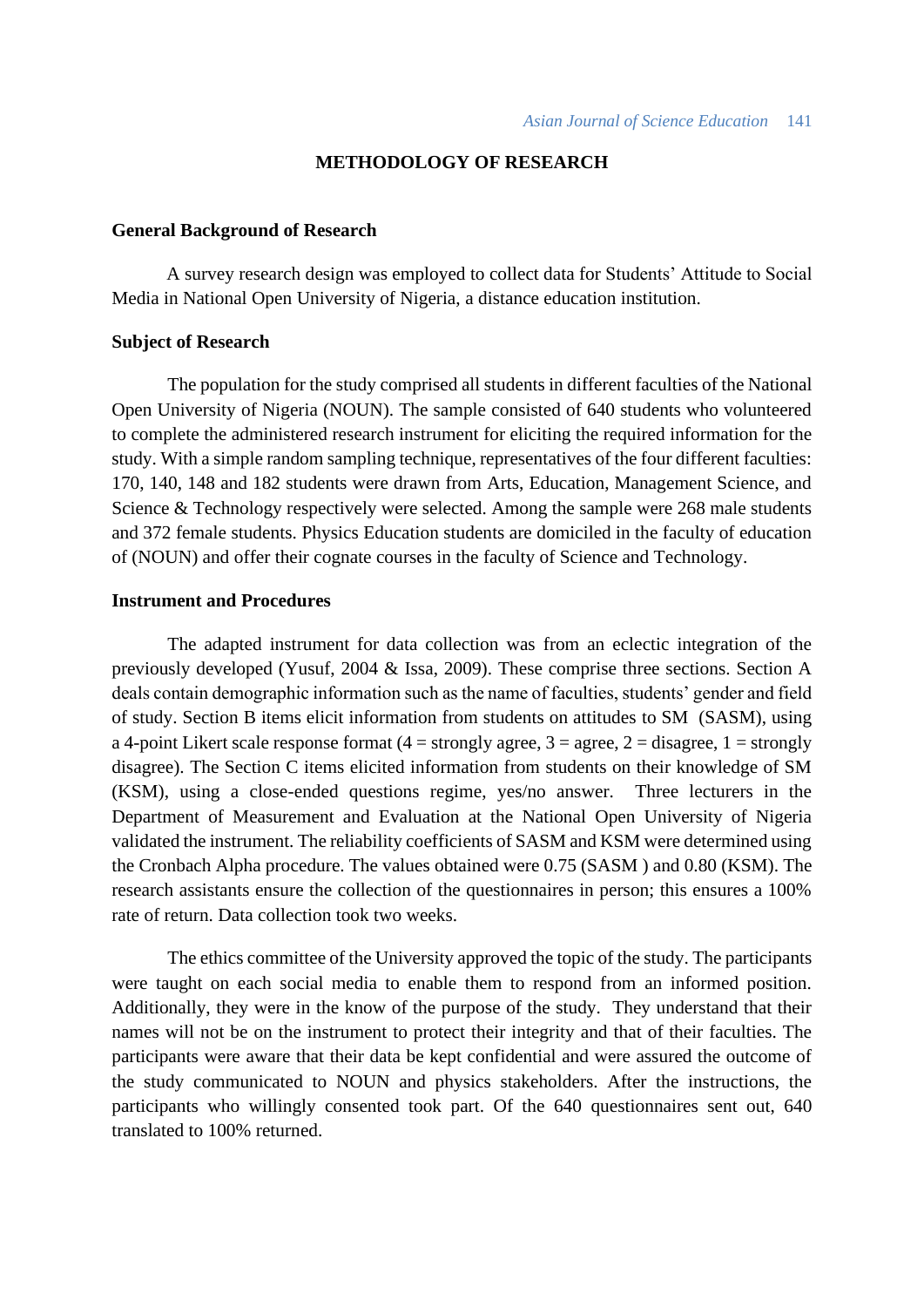# **Data Analysis**

Questionnaires administered to the students were retrieved, checked for completion on collection from participants by researcher and the trained research assistants. The collected data were coded and kept confidential. For Analysis procedure using SPSS, the data collected were subjected to descriptive statistics (Frequency and percentages) for the Research Questions to ascertain the level of students' attitude to SM. The three Research Hypotheses have Analysis of variance (ANOVA) for comparing the mean performance different disciplines, and t-test for comparing mean of male and female students.

# **RESULTS AND DISCUSSION**

The results are presented according to the research questions and research hypotheses posed in the study.

Research Question 1: What are the students' attitudes towards social media?

| S/N            | <b>Items</b>                                                                                           | Agreed $(\% )$ | Disagree $(\% )$ |
|----------------|--------------------------------------------------------------------------------------------------------|----------------|------------------|
| $\mathbf{1}$   | I will like to use SM to explore topics of<br>interest.                                                | 550 (85.9)     | 90(14.1)         |
| 2              | I like to share interests and reflections<br>online.                                                   | 531 (82.9)     | 109(17.1)        |
| 3              | I will work harder if I have access to<br>SM more often.                                               | 450 (70.3)     | 190(29.7)        |
| 4              | I can learn many things if I used SM.                                                                  | 586 (91.6)     | 54(8.4)          |
| 5              | I can use SM when I want to make<br>abstract learning real.                                            | 520 (81.3)     | 120(18.7)        |
| 6              | Knowing how to use SM could assist<br>me to have a worthwhile skill.                                   | 530 (82.8)     | 110(17.2)        |
| $\overline{7}$ | Learning SM with the assistance of my<br>classmate could be uninteresting to me.                       | 120(18.8)      | 520 (81.2)       |
| 8              | I will increase my participation in<br>classes when I am allowed to contribute<br>through social media | 545 (85.2)     | 95(14.8)         |
| 9              | When using SM, I feel a sense of<br>community learning becomes<br>interactive.                         | 570 (89.1)     | 70(10.9)         |

### **Table 1.** Students' attitude towards SM.

Table 1 showed that responses in each of the nine items favour a positive attitude to SM in distance education. These supported the favourable frequency counts and percentages recorded under the agree column. For instance, 'I will increase my participation in classes when I am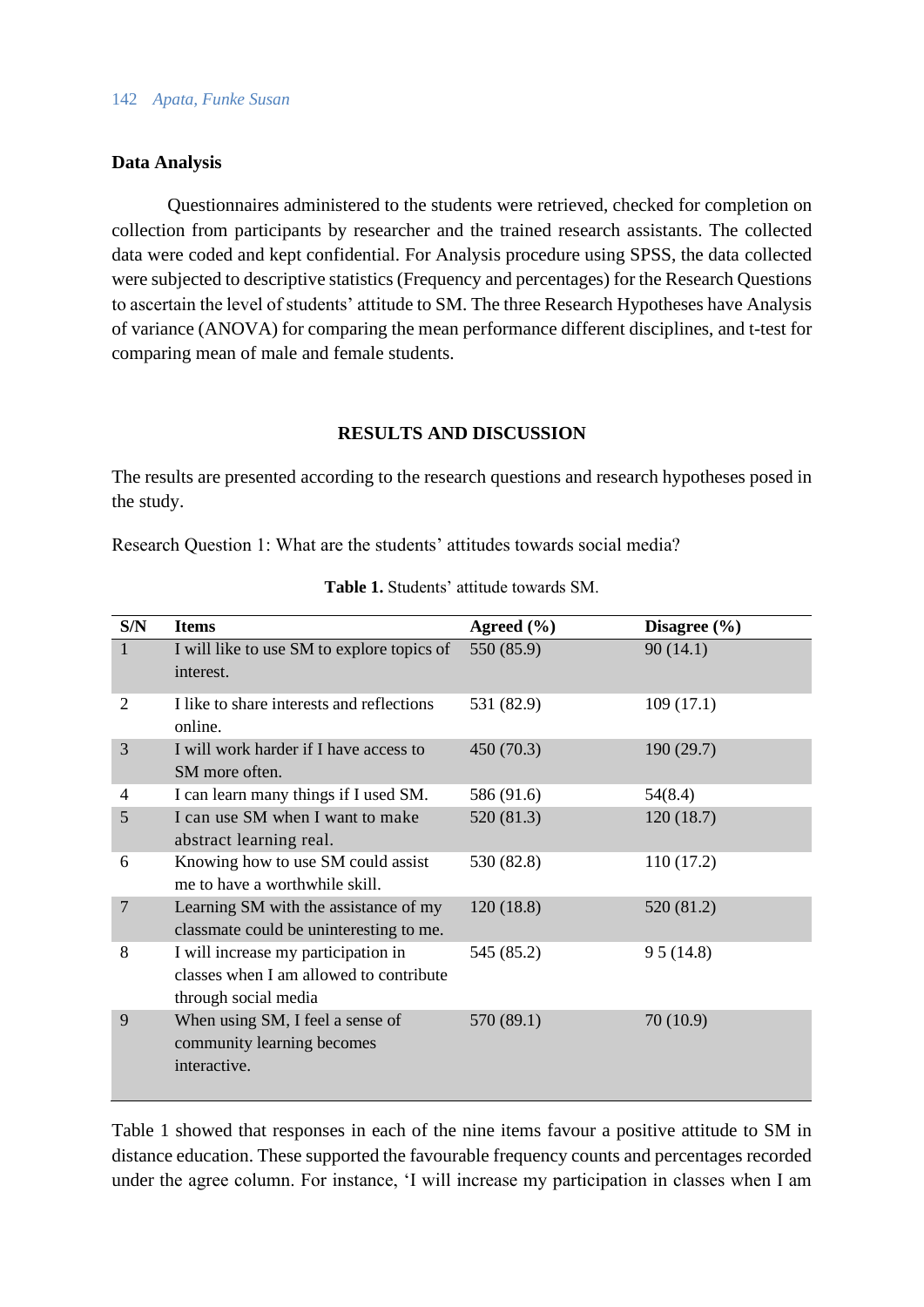allowed to contribute through SM ( $N = 545$ ,  $% = 85.2$ ), I can use SM when I want to make abstract learning real (N=520, %=81.3).

Research Question 2: What type of SM do students in Distance Education (DE) know?

| S/N            | Social network media | Yes $(\% )$            | No(%)      |
|----------------|----------------------|------------------------|------------|
| $\mathbf{1}$   | Flickr               | $30\overline{1(47.0)}$ | 339(51)    |
| $\frac{2}{3}$  | Diigy                | 179 (28.0)             | 461 (72)   |
|                | Xanga                | 224 (35.0)             | 416 (65)   |
| $rac{4}{5}$    | Twitter              | 422(66)                | 218 (34)   |
|                | Tumble               | 221 (34.5)             | 419 (65.5) |
| 6              | Friendster           | 227 (35.5)             | 413 (64.5) |
| $\overline{7}$ | Twiki                | 160(25)                | 480 (75)   |
| 8              | Skype                | 480 (75                | 160(25)    |
| 9              | Stumbler             | 213 (33.3)             | 427 (66.7) |
| 10             | Technorati           | 74 (11.5)              | 566 (88.5) |
| 11             | Najialonge           | 154(24.0)              | 486 (76)   |
| 12             | Facebook             | 576 (90)**             | 64 (10)    |
| 13             | Linkedin             | 448 (70)               | 192(30)    |
| 14             | Fresqui              | 144 (22.5)             | 496 (77.5) |
| 15             | Hi5                  | 115(18.0)              | 525 (82)   |
| 16             | WhatsApp             | 499 (78)               | 141 (22)   |
| 17             | Myspace              | 174(27.5)              | 466 (72.5) |
| 18             | Yigg                 | 192 (30.0)             | 448 (70)   |
| 19             | Live.journal         | 136 (21.3)             | 504 (78.3) |
| 20             | Google Plus          | 435 (68)               | 205 (32)   |
| 21             | Orkut                | 244 (38.1)             | 396 (61.9) |
| 22             | Twacle               | 179 (28.0)             | 461 (72)   |
| 23             | Propeller            | 73 (11.4)              | 567 (88.6) |
| 24             | Reddit               | 115 (18.0)             | 525 (82)   |
| 25             | Bebo                 | 138 (21.5)             | 502 (78.5) |
| 26             | Tagged               | 143 (22.3)             | 497 (77.7) |
| 27             | Cafemom              | 109 (17.0)             | 531 (83)   |
| 28             | Meetup               | 137 (21.4)             | 503 (78.6) |
| 29             | Youtube              | 550 (86)               | 90(14)     |

**Table 2.** The SM that the students in Distance Education (DE) know.

\*\*= The SM Medium that the majority of the students used.

From Table 2, most DE students generally use Facebook ( $N = 576$ , %=90) among the SM, followed by Youtube (N=550, %=86, ), WhatsApp (N=499, %=78), and Linkedin (N=448, %=70) in that order. The least ones are Propeller (N=73, %=11.4), Technorati  $(N=74, %=11.5)$  and Cafemom  $(N=109, %=17)$ . Facebook is more general use if compare to other SM because it has the mission statement to give people the power to share and make the world more open and connect. Also, its platform caters to a wide variety of people, incorporating many different media aspects from photos to messenger to text.

**Hypothesis 1:** There is no significant difference in the attitude of students towards the use of SM considering their discipline.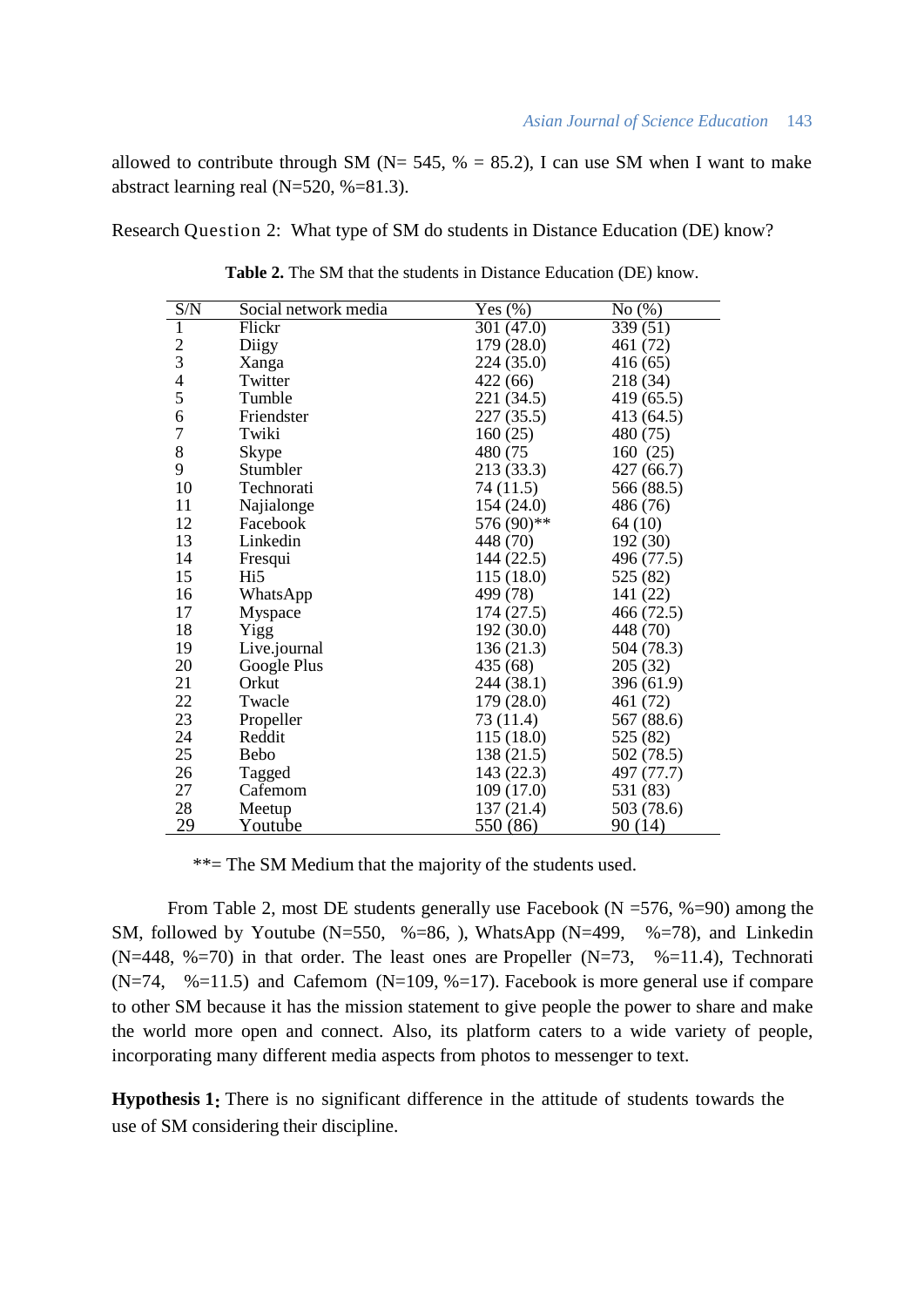#### 144 *Apata, Funke Susan*

|                | <b>THOIC</b> OF THIS TIX OF THE BRUCHTIS GOU OF DIST OF GISCIPILITY. |     |             |                  |       |  |
|----------------|----------------------------------------------------------------------|-----|-------------|------------------|-------|--|
|                | <b>Discipline</b>                                                    | N   | <b>Mean</b> | <b>Std</b>       | Std   |  |
|                |                                                                      |     |             | <b>Deviation</b> | Error |  |
|                | Art                                                                  | 170 | 36.90       | 10.971           | 1.416 |  |
|                | Education                                                            | 140 | 37.90       | 12.926           | 2.322 |  |
|                | Management sci.                                                      | 148 | 37.32       | 10.519           | 1.702 |  |
|                | Science/Technology                                                   | 182 | 37.90       | 10.002           | 1.187 |  |
|                |                                                                      |     |             |                  |       |  |
|                | Sum of                                                               | df  | Mean        | F                | P     |  |
| <b>Between</b> | 39.350                                                               | 4   | 13.117      | 0.111            | 0.954 |  |
| <b>Groups</b>  |                                                                      |     |             |                  |       |  |
| Within         | 23210.630                                                            | 634 | 118.422     |                  |       |  |
| <b>Groups</b>  |                                                                      |     |             |                  |       |  |
| <b>Total</b>   | 23249.980                                                            | 638 |             |                  |       |  |

**Table 3.** ANOVA of the students' use of SM by discipline.

Table 3 showed that the mean attitudes of students according to the disciplines are Arts (36.90), Education (37.90), Management Science (37.32) and Science & Technology (37.90). Science and Education students had the highest mean scores of attitudes towards SM for online learning. The ANOVA results in the table revealed no significant difference in the attitudes among the students based on the discipline since P-value is greater than 0.05; the hypothesis is therefore not rejected.

**Hypothesis 2**: There is no significant difference between the attitude of male and female students in distance education (DE) institutions toward the use of social media.

| SM for learning. |     |                      |             |     |              |     |
|------------------|-----|----------------------|-------------|-----|--------------|-----|
| <b>Variable</b>  |     | <b>Mean</b><br>score | Std<br>dev. | DF  | <b>T-Cal</b> | D   |
| <b>Male</b>      | 268 | 62.31                | 6.204       | 638 | $-14.58$     | 000 |
| Female           | 372 | 67.81                | 2.988       |     |              |     |
|                  |     |                      |             |     |              |     |

**Table 4.** t–test on the attitude of male and female students of distance education towards the use of  $SMC<sub>1</sub>$   $\cdots$ 

Significant at 0.05 level

Table 4 showed that female students obtained high mean score in attitude to social media (Mean =  $67.81$ ; SD = 2.988) than their male counterparts (mean = $62.31$ ; SD =  $6.204$ ). However, t-test indicated there is significant difference (t =  $-14.588$ ; df = 638; P<0.05). The stated null hypothesis was rejected.

The finding of the study shown in table 1 revealed a positive attitude to social media. This finding supports Silius et. al., (2010) that online social media such as Facebook, Linkedin or Twitter received a lot of attention. Also, SM gained popularity in the world. Reasons might be possible because of the SM's ability in removing time and space barriers in education (Apata, 2020a). While it contradicts the report of Umar and Idris (2018) that SM usage has a negative influence on psychosocial behaviour and academic performance. The finding also disagreed with Asdaque et. al., (2010) that the use of SM networking revealed poor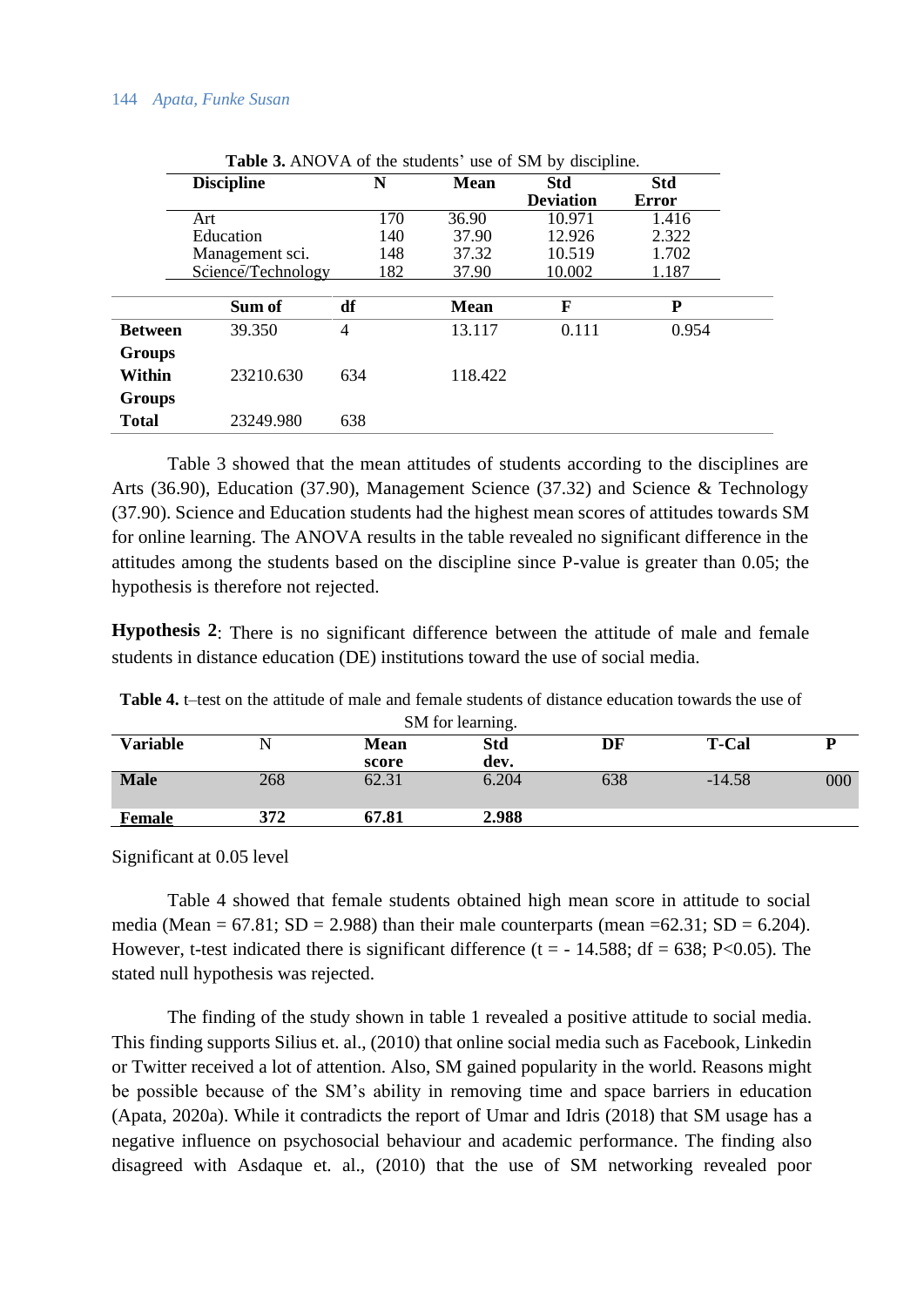### *Asian Journal of Science Education* 145

performance among college students in two federal universities in Pakistan. Furthermore, Asemah et. al., (2013) asserted that internet dependence significantly affects students' academic performance and emotional traits negatively. Similarly, Oluwatoyin (2011) stated that educators tend to look at social media as encouraging some adverse conventional literacy abilities (writing, grammar, vocabulary) that could be disruptive to learner's reading skills needed within the school environment. In addition, Farah and Yanda (2015) reported that students have the habit of creating and chatting with associates using social networking platforms as against using them for their academic purposes.

Facebook is the most used by the students in this study. This report was in agreement with Rauniar et. al., (2014) that there is widespread usage of Facebook and YouTube during the political uprising in Tunisia and Egypt. The result obtained could be explained that the diverse roles performed by facebook might be responsible for the popularity. In addition, Facebook is more general use if compare to other SM because it has the mission statement to give people the power to share and make the world more open and connect. Also, its platform caters to a wide variety of people, incorporating many different media aspects from photos to messenger to text.

Generally, findings on discipline concerning DE students' attitudes showed that faculties of education and Science & technology had marginally high mean value towards SM. The two faculties might be promoting programmes that motivate students' attitudes towards SM. The students from the science and technology faculty might be at an advantage technologically inclined already. While the nature of education as knowledge-driven could position its students to have research on social media, and thus develop an attitude in it before the commencement of this study. Gender on students' attitude showed that female students have a high attitude towards social media than their male counterparts. The report supports the earlier finding of Tüfekci, (2008), who reported that female is more likely to use social media than their male counterparts.

### **Implication for Physics Education**

The laudable physics objectives in distance education institutions have instructional delivery challenges (Rawatee, 2014; Yanfang, 2016). Also, diversity in locations and preferences of physics students have resulted in low learning gains (Barros & Elia, 2012). Therefore, there is a need for urgent change in the instructional delivery system to meet the needs of the learners.

Problem-solving and higher-order thinking skills that form the core of physics require quality instructional delivery channels through SM, the custodian of information and resources. Evidence abounds that SM could provide instructional delivery through its technical requirements and affordances for any academic context (Mason, 2006; Williams & Adesope, 2017; Widiasih et. al., 2018; Devi *et al.,* 2019; Irwandani *et.al.* 2020). These qualities leveraged for students' optimum learning gains. Apata (2020b) found that technological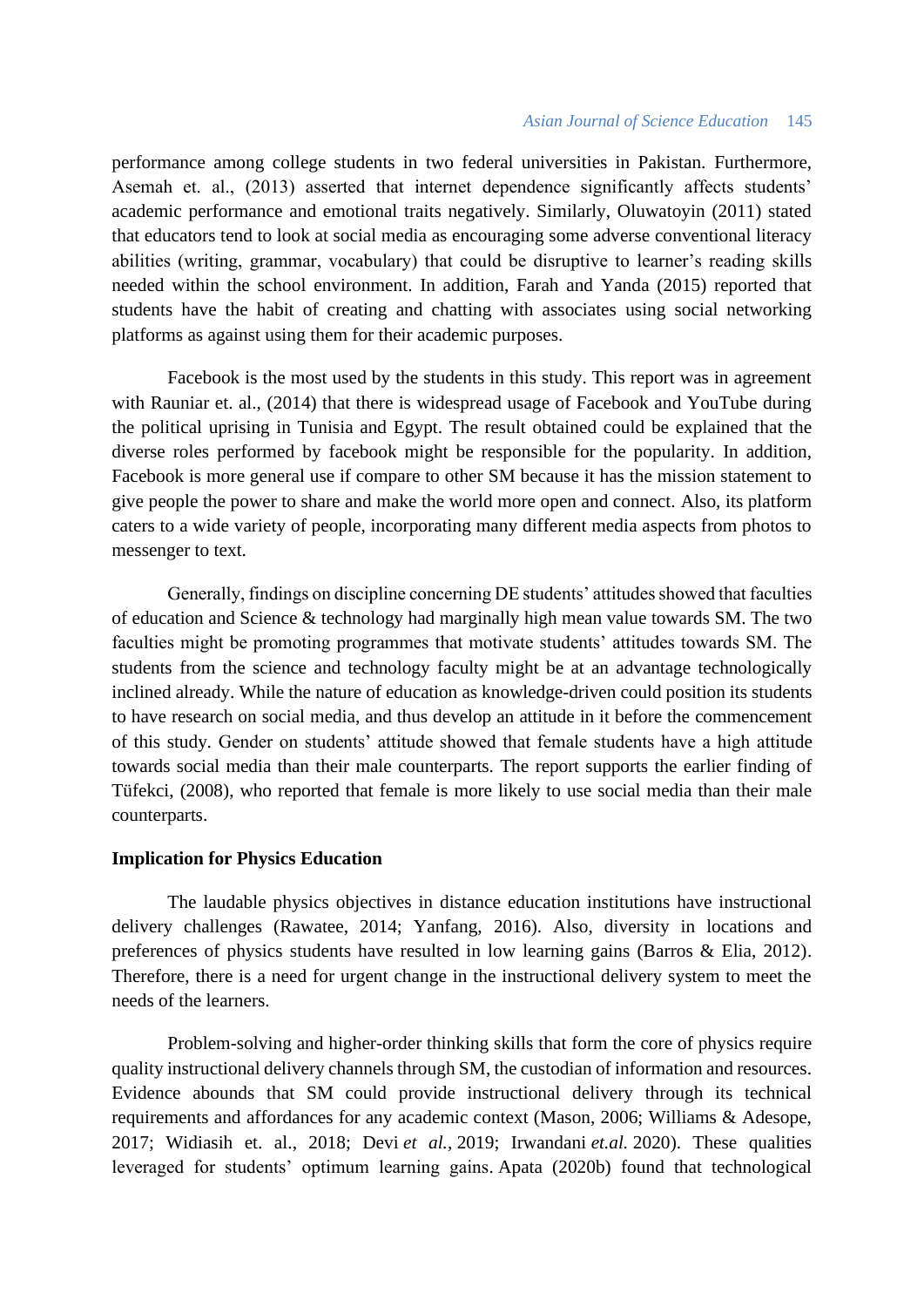#### 146 *Apata, Funke Susan*

applications could provide a learning environment that enhances lecturers' instructional delivery in physics. Obi (2018**)** reported that physics teachers could adopt new strategies by channelling assignments or discussions on social media platforms to inculcate the habit of using these sites for academic work.

Furthermore, the technology makes it incredibly easy to connect via web conferences with students from all over the world (Sayem et. al., 2017). Khaddage and Knezek (2013) and Susanna (2021) asserted that technological devices enable education to take place in a much broader context than the confines of school walls and provide every school gesture that results in students' motivation for learning. Also, Teclehaimanot and Hickman (2011) found social media interfacing through computer devices has become more prevalent and enhanced students' interaction. Therefore, students' attitude that is veritable to SM could leverage; (i) critical thinking, (ii) information sharing, (iii) student's feedback, (iv) recorded session, (v) breaking the barriers of diversity, and (vi) class management among others to have instructional delivery and optimum performance required in physics.

### **CONCLUSION**

In conclusion, findings of positive attitude of students to social media in Education and Science serves to leverage transformation in instructional delivery of physics. Also, the higher mean value for the female students towards social media portends better performance for female students in physics. It recommended that social medial driven activities put in the school curriculum to enhance instructional delivery of physics. Also, learners should be encouraged to join associations that promote social media for learning. Finally, lecturers should use technology-driven instruction to stimulate the attitude of male and female students towards social media.

### **Acknowledgement**

I am grateful to The Management of National Open University of Nigeria for advancement of Physics Education.

### **References**

- Abraham, J., Barker, K. (2020). Motivation and engagement with physics: a comparative study of females in single-sex and co-educational classrooms. *Research in Science Education*. 50. 2227 – 2242.
- Aktaruzzaman, M., & Plunkett, M. (2016). An Innovative Approach toward a Comprehensive Distance Education Framework for a Developing Country. *American Journal of Distance Education*, *30*(4), 211-224.
- Allen, I. E., & Seaman, J. (2017). Digital Compass Learning: Distance Education Enrollment Report 2017. *Babson survey research group*.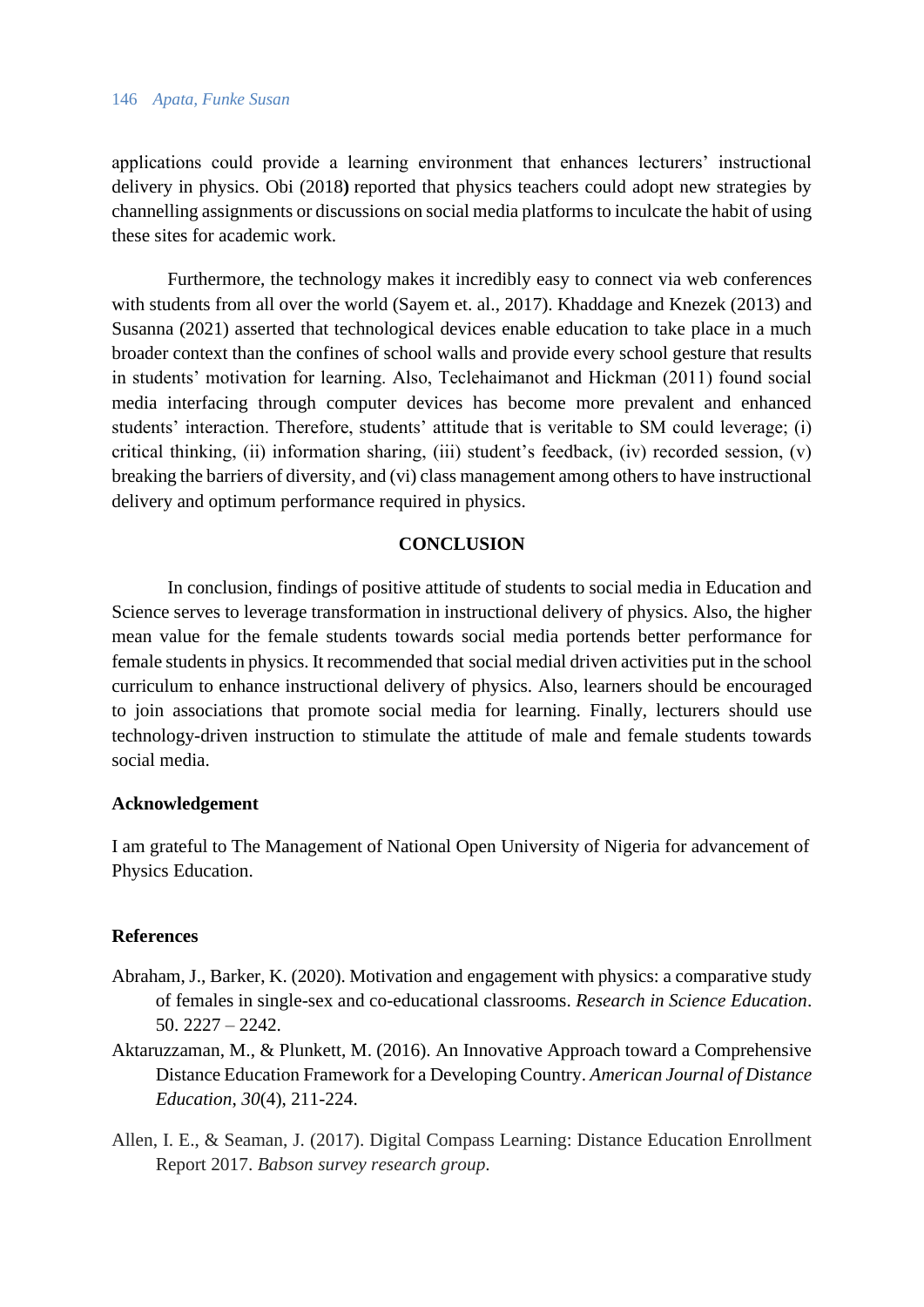- Aligwe, H. N., Ugochukwu, N. S., and Nwafor, K. A. (2017). Social media use pattern and the image implication among university undergraduate students in Southeast, Nigeria. *Journal of humanities and social sciences*. 2(2), 231-249.
- Anastasi, C. (1957) Attitude of in-service and pre-service primary school teachers. *Journal of Education Psychology*. 36 (3) 1-5.
- Apata, F. S. (2020a). Assessment of zoom application for physics learning during COVID-19 School Closure in Nigeria. *Journal of Information, Education, Science and Technology*.  $6$  (3).  $42 - 53$ .
- Apata, F. S. (2020b). Physics teachers' perception and attitude to innovative teaching strategies in senior secondary schools. *Journal of Information, Education, Science and Technology.*  $6(3)$ ,  $34-42$ .
- Apuke, O. D. (2016). The influence of social media on the academic performance of undergraduate students of Taraba State University, Jalingo, Nigeria. *Research in Humanities and Social Science.* 6 (19) 63-72.
- Asdaque, M. M., Khan, M. N., & Rizvi, S. A. A. (2010). Effect of internet on the academic performance and social life of university students in Pakistan. *Journal of Education and sociology*, *4*(3), 21-27.
- Asemah, S. E., Okpanachi, R. A., & Edegoh, O. N. (2013). Influence of social media on the academic performance of the undergraduate students of Kogi State University, Anyigba, Nigeria. *Research on Humanities and Social Sciences*. 3(12) 43-57.
- Babalola, O. (2014). Aims, goals and objectives: A tripod of educational focus in curriculum development. *Journal of Social Science Research*. 5 (3). 803 – 810.
- Barros, S. S & Elia, F. M. (2012). Teacher's attitude and practices. Retrieved on 15th February, 2017 from http//www.physics.ohio-state.edu/-jossem/ICPE/D2.html
- Beese, J. (2014). Expanding learning opportunities for high school students with distance learning. *American Journal of Distance Education*, *28*(4), 292-306.
- Bosch, T.E. (2009). Using on-line social networking for teaching and learning: Facebook use at the University of Cape Town. *Communication Theory and Research, 35*(2), 185 - 200.
- Devi, K. S., Gouthami, E., & Lakshimi, V. V. (2019). Role of social media in teaching learning process. *The International Journal of Emerging Technologies and Innovative Research*. 6 (1), 96 – 103.
- Eagly, A. H., & Chaiken, S. (2013). *The psychology of attitude*. Forth Worth, TX: Harcourt Brace Jovanovich college Publishers.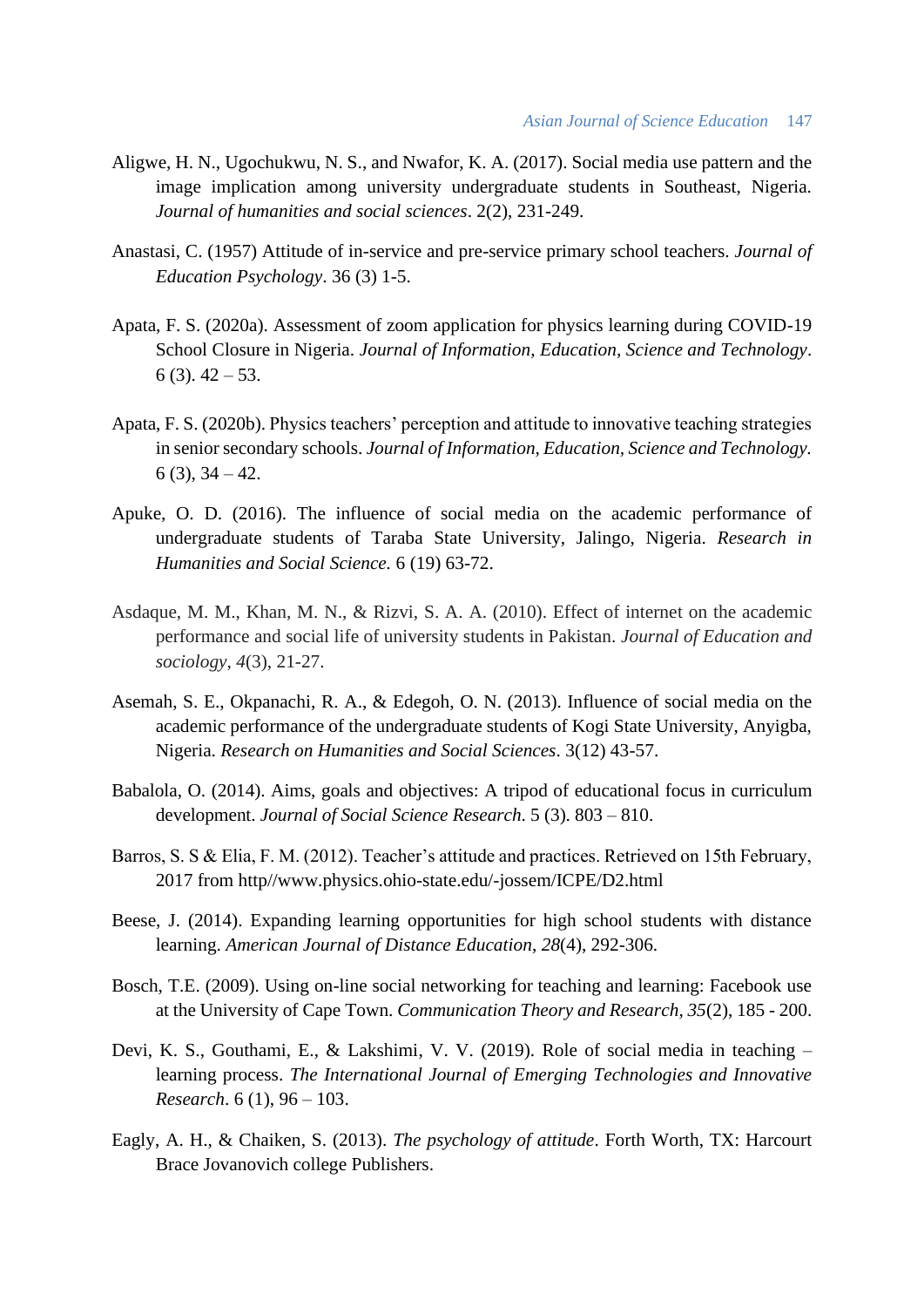- Fasae, J. K., & Adegbilero-Iwari, I. (2016). Use of social media by science students in public Universities in Southwest Nigeria. *The Electronic Library*, 34(2), 213-222.
- Farah, H., & Yanda, A. (2015). The use of social networking among senior secondary school students in Abuja Municipal Area of Federal Capital Territory, Nigeria. *Journal of Education and Practice, 6(15)*.
- Federal Republic of Nigeria (FRN). (2004). *National Policy on Education (4 th*ed*).* Abuja NERDC press, Lagos.
- Fidalgo, P., Thormann, J., Kulyk, O. *et al.* (2020). Students' perceptions on distance education: A multinational study. *International Journal of Educational Technolology in Higher Education.* **17(**18). <https://doi.org/10.1186/s41239-020-00194-2>
- Herliana, F., Halim, A., Farhan, A., & Kasli, E. (2020). Identification of Lecturer Difficulties in Implementing of Blended Learning in the Covid-19 era. *Asian Journal of Science Education*, *2*(2), 106-113.
- Issa, A. I. (2009). Teachers' awareness of and attitude to assistive technologies for special education in Nigeria. Ph.D thesis, Science Education Department, University of Ilorin, Nigeria.
- Irwandani, I. and Juariah, S. (2016). Pengembangan Media Pembelajaran Berupa Komik Fisika Berbantuan Sosial Media Instagram Sebagai Alternatif Pembelajaran *J. Ilm. Pendidik. Fis. Al-BiRuNi* 05 33–42
- Time, W. I. (1796). Young Scholar Symposium on Science Education and Environment 2020 (YSSSEE 2020). In *Journal of Physics: Conference Series* (Vol. 2021, p. 011002).
- Khaddage, F. & Knezek, G. (2013). "iLearn Via Mobile Technology: A Comparison of Mobile Learning Attitudes among University Students in Two Nations," *2013 IEEE 13th International Conference on Advanced Learning Technologies*. 256-258.
- Latchanna, G. & Dagnew, A. (2015). Attitude of Teachers towards the Use of Active Learning Methods. *Journal of all India Association for Educational Research*. 2 (7). 71 – 73.
- Lenhart, A., & Madden, M. (2007). Teens, privacy and online social networks: How teens manage their online identities and personal information in the age of MySpace.
- Manu, B. D., Ying, F., Oduro, D., & Boateng, S. A. (2021). Student engagement and social media in tertiary education: The perception and experience from the Ghanaian public university. *Social Sciences & Humanities Open*, *3*(1), 100100.
- Mao, J. (2004). Social media for learning: A mixed methods study on high school students' technology affordances and perspectives. *Computers in Human Behaviour*. 33. 213 – 223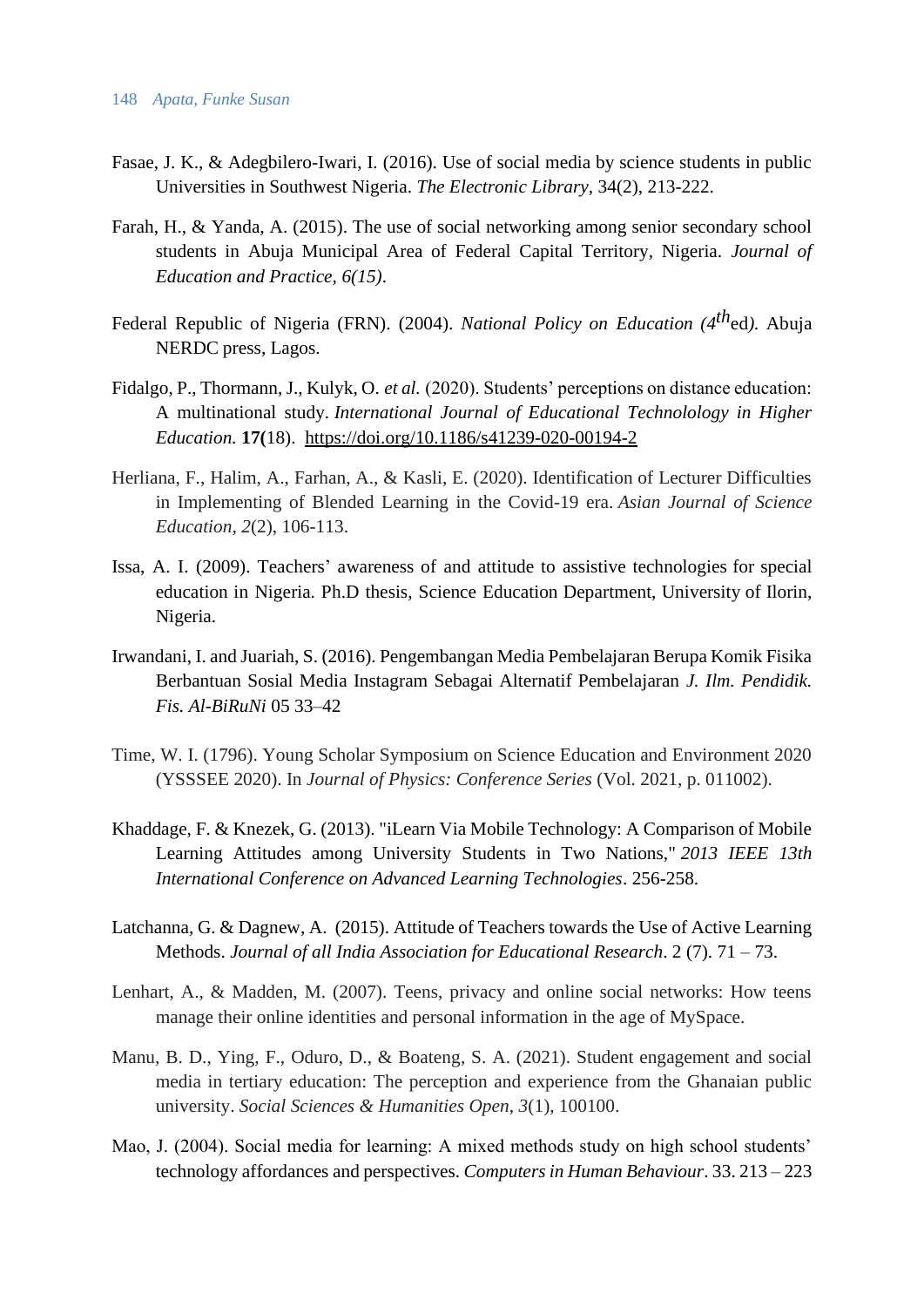- Mason, R. (2006). Learning technologies for adult continuing education. *Studies in Continuing Education*, *28*(2), 121-133.
- Mazer, R. E. & Joseph P. (2007). I'll See You On "Facebook": The Effects of Computer-Mediated Teacher Self Disclosure on Student Motivation, Affective Learning, and Classroom Climate. *Communication Education*, 56:1 , 1-17.
- Mc- Carthy, J. (2010). Blended learning environment: using social networking sites to enhance the first year experience. *Australasian Journal of Educational Technology, 26*(6), 729- 740.
- National Policy on Education- 4th edition (FRN, 2004) Nigeria Educational Research and Development Council (NERDC), Yaba Lagos.
- Nyongesa, S. C., Kiprop, C., Chumba, S. (2019). Influence of social media on students' discipline in secondary schools in kenya. *Global Journal of Arts, Humanities and Social Sciences*. 7 (9), 41-63.
- Obi, U. (2018). Investigation Into The Senior Secondary School Physics Students Accessibility To Social Media Networks In Federal Capital Territory-Abuja. *Journal Of Education In Developing Areas*, *26*(1), 357-365.
- Enikuomehin, O. A. (2011). ICT, CGPA: Consequences of social networks in an internet driven learning society. *International Journal of Computer Trends and Technology*, *2*(2), 11-20.
- National Open University of Nigeria. (2019). Vision, Mission and Objectives. Year book. Published by Natioan Open University of Nigeria.
- Rauniar, R., Rawski, G., Yang, J., & Johnson, B. (2014). Technology acceptance model (TAM) and social media usage: an empirical study on Facebook. *Journal of Enterprise Information Management*.
- Rawatee, M (2014).Students perceptions on physics teaching and its impacts on science subject choices in Trinidad and Tobago High Schools. *Caribbean Teaching Scholar*. 4 (2), 123- 138
- Sayem, A. S. M., Taylor, B., Mcclanachan, M., &Mumtahina, U.(2017). Effective use of zoom technology and instructional videos to improve engagement and success of distance students in engineering. Proceedings, *AAEE2017* Conference, Manly, Sydney, Australia. (pp1-6)
- Silius, K., Miilumäki, T., Huhtamäki, J., Tebest, T., Meriläinen, J. & Pohjolaine, S. (2010). Students' Motivations for Social Media Enhanced Studying and Learning. *Knowledge Management & ELearning: An International Journal*. 2 (1), 51 - 67